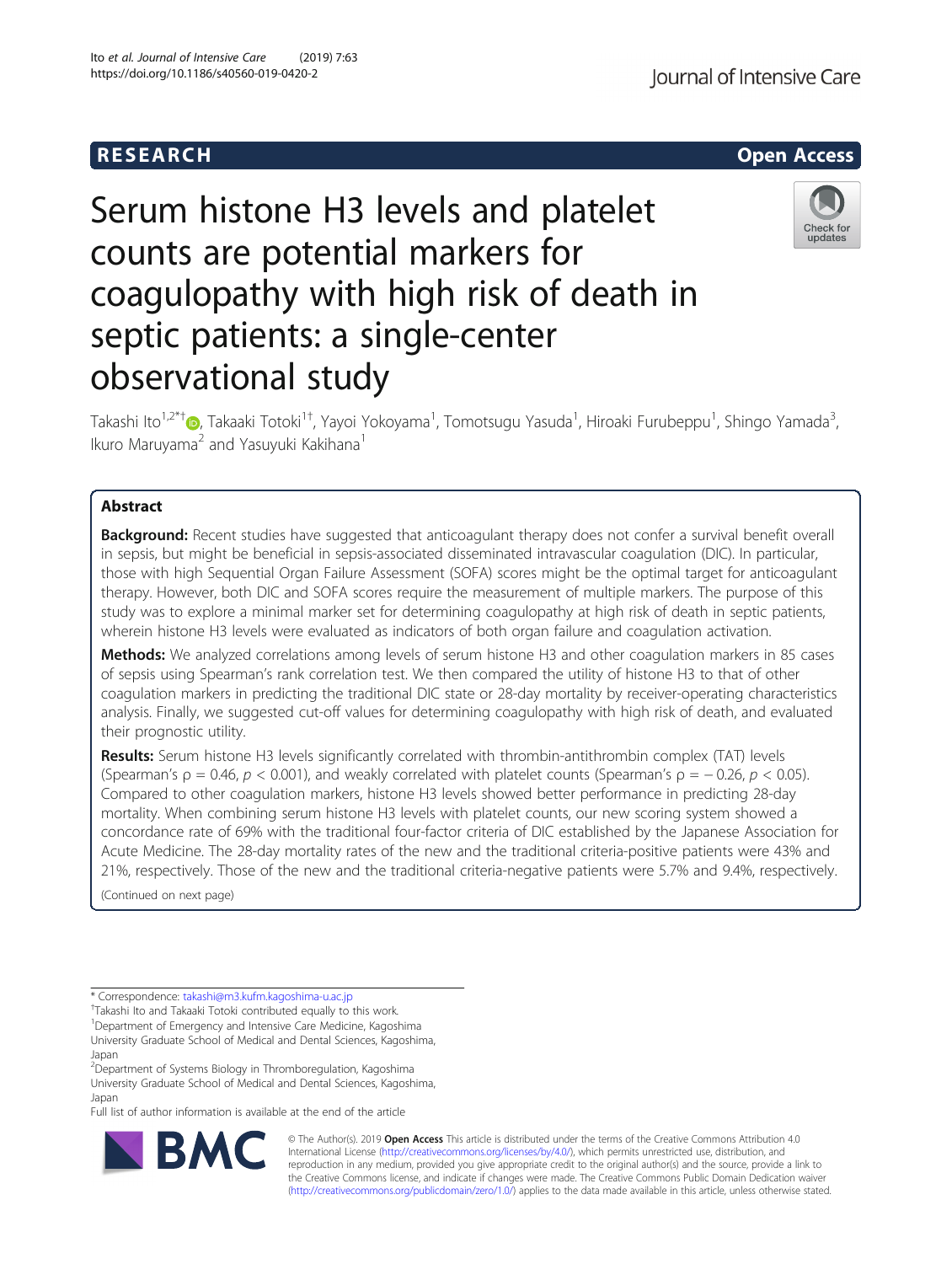#### (Continued from previous page)

**Conclusions:** Serum histone H3 levels and platelet counts are potential markers for determining coagulopathy with high risk of death in septic patients. Further studies are needed to clarify the utility of serum histone H3 levels in the diagnostic of coagulopathy/DIC.

**Keywords:** Sepsis, Disseminated Intravascular coagulation (DIC), Diagnosis, Histone,

## Background

Sepsis is a life-threatening disorder resulting from dysregulated host responses to infection [[1](#page-5-0)]. Although the details of dysregulated host responses are not defined, insufficiency of microcirculation associated with excessive activation of the complement system, the coagulation system, and the innate immune system might be involved [[2](#page-5-0)]. These exaggerated proinflammatory and procoagulant responses have been the predominant target of clinical intervention; however, none has proven effective to date [[3\]](#page-5-0). Considering that sepsis is a particularly heterogeneous syndrome, the selection of patients who may benefit from a certain intervention is required [\[2](#page-5-0)].

Recent studies have suggested that anticoagulation therapy does not confer a survival benefit overall in sepsis, but might be beneficial in the specific subpopulation with sepsis-associated disseminated intravascular coagulation (DIC)  $[4-6]$  $[4-6]$  $[4-6]$  $[4-6]$ , with those with high disease severity as the optimal target for anticoagulation [[7\]](#page-5-0). Several organizations have proposed diagnostic criteria for DIC, including the International Society on Thrombosis and Haemostasis (ISTH) [[8\]](#page-5-0), the Japanese Association for Acute Medicine (JAAM) [[9\]](#page-5-0), and the Japanese Society on Thrombosis and Hemostasis (JSTH) [\[10](#page-5-0)]. However, DIC is not routinely diagnosed in most institutions in part because diagnostic criteria require the measurement of multiple coagulation markers, such as prothrombin time (PT), fibrin(ogen) degradation products (FDP), and thrombin-antithrombin complex (TAT), some of which are not commonly available.

Histone H3 is one of the nucleosome core proteins, acting as a spool around which DNA winds. In septic conditions, histone H3 and other histones can be released from activated neutrophils and severely injured cells into the extracellular space, where they induce platelet aggregation  $[11, 12]$  $[11, 12]$  $[11, 12]$  $[11, 12]$ , coagulation activation  $[13]$  $[13]$ , endothelial damage [[14,](#page-6-0) [15](#page-6-0)], and cardiac injury [[16\]](#page-6-0). Recently, we developed an enzyme-linked immunosorbent assay (ELISA) which can measure serum or plasma histone H3 levels with high sensitivity and specificity [\[17](#page-6-0)]. Using this ELISA, we found that circulating histone H3 levels in septic patients were associated with coagulopathy, multiple organ failure, and death [[18\]](#page-6-0). These findings led us to speculate that serum histone H3 levels might be a simple biomarker for selecting coagulopathy patients at high risk of death who may benefit from anticoagulation therapy [\[5,](#page-5-0) [7](#page-5-0)]. In this study, we explore a minimal marker set for determining coagulopathy at high risk of death in septic patients, wherein histone H3 levels were evaluated as indicators of both organ failure and coagulation activation.

## **Methods**

## Study population

This investigation was performed using a data set from a single-center observational study conducted in Kagoshima University Hospital between July 2015 and June 2016 [\[18\]](#page-6-0). Among 85 cases of sepsis enrolled in this study, serum samples were obtained in 81 patients within 24 hours after intensive care unit admission (ICU day 1) and analyzed for histone H3 levels. Diagnosis of DIC was made according to the JAAM DIC criteria on day 1, 3, 5, and 7. The Acute Physiology and Chronic Health Evaluation II (APACHE II) scores and the Sequential Organ Failure Assessment (SOFA) scores were calculated with reference to the medical records although the APACHE II scores and the SOFA scores in this study did not include the Glasgow Coma Scale scores due to invalid assessment of the scores under sedation. The study was compliant with the Declaration of Helsinki and approved by the Ethics Committee of Kagoshima University.

#### Measurement of histone H3 and coagulation markers

Serum histone H3 levels were measured by ELISA using antibodies against histone H3 (Shino-Test Corporation, Sagamihara, Japan) as described previously [\[17](#page-6-0), [18\]](#page-6-0). The lower detection limit of the ELISA was 2 ng/mL, and the linearity was observed in the range up to 250 ng/mL. The ELISA specifically detected histone H3 and did not react with other histones, including histone H2A, H2B, and H4 [\[17](#page-6-0), [18](#page-6-0)].

Plasma FDP and TAT levels were determined by LPIA FDP (LSI Medience, Tokyo, Japan) and STACIA CLEIA TAT (LSI Medience, Tokyo, Japan), respectively, according to the manufacturer's instructions. Plasma PT and antithrombin (AT) activity were analyzed using HemosIL RecombiPlasTin (Instrumentation Laboratory Company, Bedford, MA, USA) and HemosIL Liquid Antithrombin (Instrumentation Laboratory Company), respectively, according to the manufacturer's instructions. Platelet counts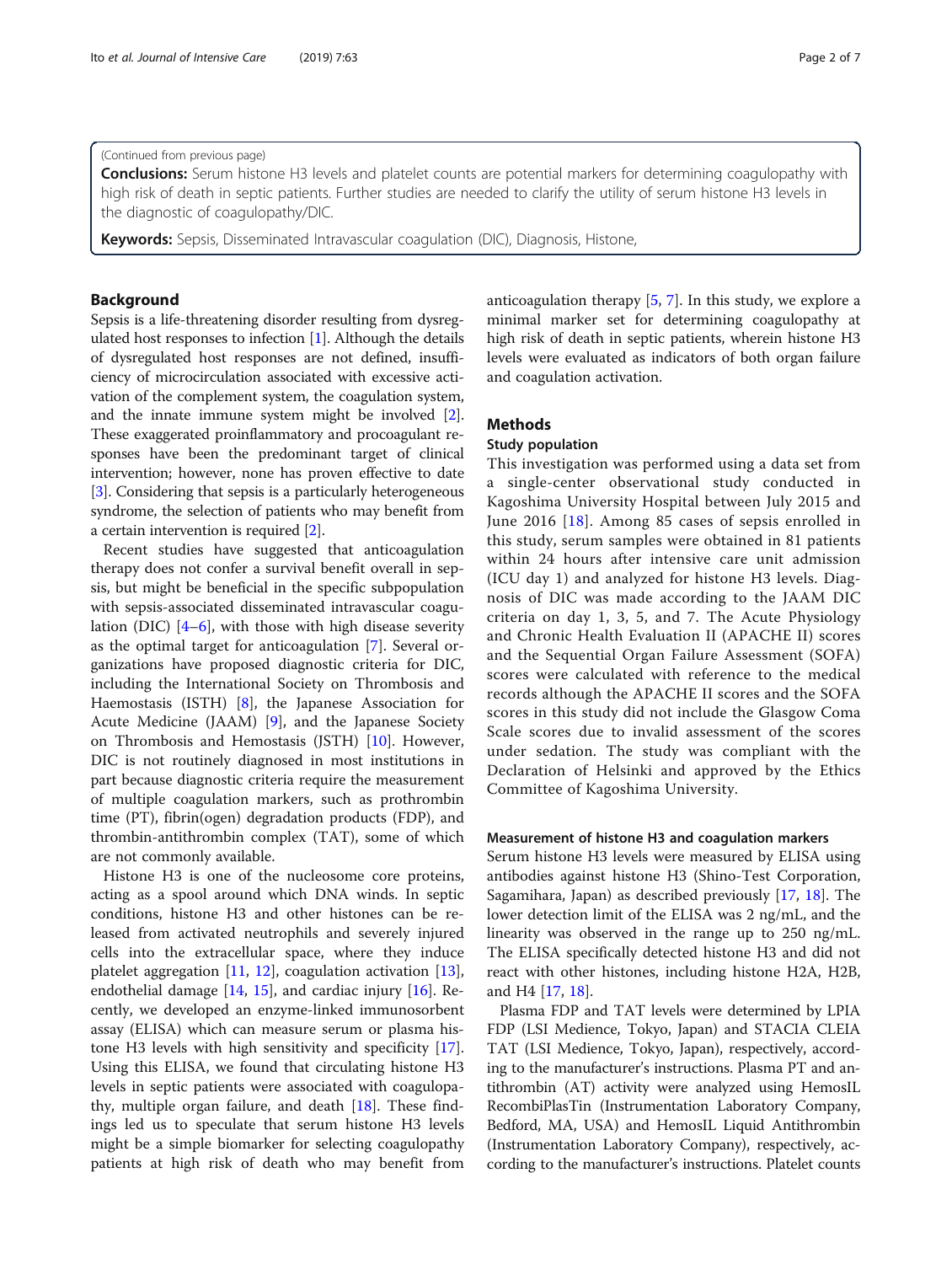<span id="page-2-0"></span>were analyzed using an automated counting device XE-5000 (Sysmex Corporation, Kobe, Japan).

#### Statistical analysis

Statistical analysis was performed using commercial software (SPSS version 23 IBM, Inc., Armonk NY, USA). The relationship between serum histone H3 levels and other coagulation markers was analyzed by Spearman's rank correlation test. The predictive ability of each parameter for the traditional DIC state established by JAAM or 28-day mortality was compared by receiveroperating characteristics (ROC) analysis. A  $p < 0.05$  was considered statistically significant.

## Results

First, we assessed the characteristics of histone H3 levels in the setting of sepsis-associated DIC by analyzing its correlation with other coagulation markers. The basic characteristics of the study population were shown previously [\[18](#page-6-0)]. As shown in Fig. 1, serum histone H3 levels were significantly correlated with TAT levels (Spearman's  $\rho = 0.46$ ,  $p < 0.001$ ) and FDP levels (Spearman's  $\rho$  $= 0.46, p < 0.001$ , and weakly correlated with platelet counts (Spearman's  $ρ = -0.26, p < 0.05$ ).

We then compared the diagnostic utility of histone H3 to that of other coagulation markers for predicting the traditional DIC state or 28-day mortality. The area under



marker levels, including platelet counts (PLT, x 10<sup>3</sup>/μL), fibrin(ogen) degradation products levels (FDP, μg/mL), thrombin-antithrombin complex levels (TAT, ng/mL), SIRS score, prothrombin time (PT) ratio, and antithrombin activity (AT, %), on ICU day 1 are shown. Spearman's ρ and p values, are also shown. Logarithmic scales are used, except for SIRS score.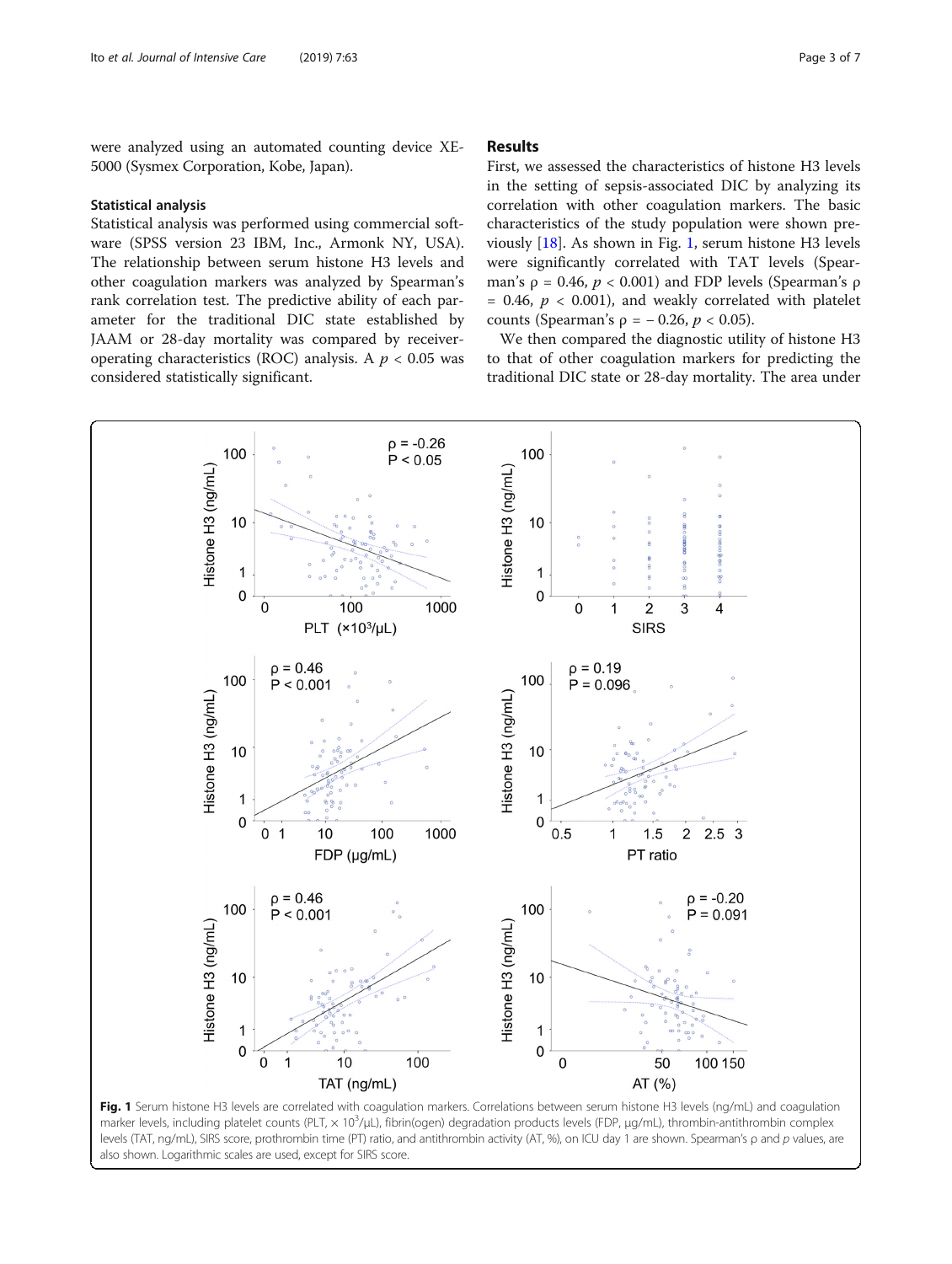the ROC curve (AUC) of serum histone H3 levels for predicting the traditional DIC state was 0.75, approximately equivalent to the value of constituent makers for DIC, such as platelets (0.79), PT (0.60), FDP (0.76), and TAT (0.70), and better than that of high mobility group box 1, the prototypical damage-associated molecular pattern molecule. The AUC of serum histone H3 levels for predicting 28-day mortality was 0.73, better than that of other coagulation markers, such as platelets (0.72), PT (0.68), FDP (0.57), and TAT (0.58).

Subsequently, we assessed whether serum histone H3 levels could be a good substitute for FDP, PT, and the disease severity markers for selecting coagulopathy patients at high risk of death. To this end, we proposed a new scoring system, consisting of platelet counts and serum histone H3 levels (Table 1). The cut-off values of serum histone H3 levels and platelet counts were determined by ROC analysis (Additional file [1:](#page-5-0) Figure S1). A sum score  $\geq 3$  was considered to be coagulopathy with high risk of death in the new scoring system. As shown in Table 2, the diagnostic concordance rate was 69% (51/74) between the traditional JAAM criteria and the new two-factor scoring system. The 28-day mortality rates of the new and traditional criteria-positive patients were 43% and 21%, respectively. The 28-day mortality rates of the new and traditional criteria-negative patients were 5.7% and 9.4%, respectively. Consistent with these findings, the new scoring system could clearly discriminate patients at high risk of death from those at low risk (Fig. [2](#page-4-0)). The AUC of the new scoring system for predicting 28-day mortality was 0.80, better than that of other prognostic scores in the ICU setting, such as the SOFA score (0.78) and the APACHE II score (0.71). Thus, the new scoring system could determine coagulopathy at high risk of death in septic patients in a simple manner.

Table 1 The new scoring system for identifying coagulopathy patients at high risk of death. The scoring system using serum histone H3 level and platelet counts is shown. A sum score of ≥ 3 is considered to be coagulopathy with high risk of death

| Histone H3 (ng/mL)        |                                      |  |  |
|---------------------------|--------------------------------------|--|--|
| $<$ 3                     | 0                                    |  |  |
| $3 \leq 9$                | 1                                    |  |  |
| $9 \le$                   | $\mathfrak{D}$                       |  |  |
| Platelet $(x 10^3/\mu L)$ |                                      |  |  |
| >120                      | $\Omega$                             |  |  |
| $80 \leq \; < 120$        | 1                                    |  |  |
| $\leq 80$                 | $\mathfrak{D}$                       |  |  |
| Sum score                 |                                      |  |  |
| $3 \leq$                  | Coagulopathy with high risk of death |  |  |

Table 2 Diagnostic concordance rates between the JAAM DIC criteria and new scoring system. The diagnostic concordance rate between the JAAM DIC criteria and the new scoring system on ICU day 1 is 69%. This can be calculated by dividing the numbers of double-negative patients and double-positive patients  $(31 + 20)$  by the total number of patients  $(74)$ . The mortality rates of the new and the JAAM DIC criteria-positive patients were 43% (9/21) and 21% (9/42), respectively. The mortality rates of the new and the JAAM DIC criteria-negative patients were 5.7% (3/53) and 9.4% (3/32), respectively

|                | Number of patients JAAM DIC score           |                                   |                                     |             |
|----------------|---------------------------------------------|-----------------------------------|-------------------------------------|-------------|
|                |                                             |                                   | $<$ 4 (negative) 4 $\le$ (positive) | Total       |
|                | New score $\langle 3 \rangle$ (negative) 31 |                                   | 22                                  | 53          |
|                | $3 \leq$ (positive)                         | -1                                | 20                                  | 21          |
|                | total                                       | 32                                | 42                                  | 74          |
|                |                                             |                                   |                                     |             |
| Mortality rate |                                             | JAAM DIC score                    |                                     |             |
|                |                                             | <4 (negative) $4 \leq$ (positive) |                                     | Total       |
|                | New score $\langle 3 \rangle$ (negative)    | $6.5\%$ (2/31)                    | 4.5% (1/22)                         | 5.7% (3/53) |
|                | $3 \leq$ (positive) 100% (1/1)              |                                   | 40% (8/20)                          | 43% (9/21)  |
|                | Total                                       | $9.4\%$ (3/32)                    | 21% (9/42)                          | 16% (12/74) |

#### **Discussion**

In this study, we propose a simple scoring system for determining coagulopathy at high risk of death in septic patients. The new scoring system is designed to be (i) simple, (ii) concordant with traditional DIC diagnosis, and (iii) prognostically relevant. A set of two parameters, platelet counts and serum histone H3 levels, showed excellent performance for this purpose.

Recent studies have suggested that the optimal target for anticoagulation therapy in septic conditions might be DIC patients with high disease severity [[5](#page-5-0), [7\]](#page-5-0). The JAAM DIC criteria are widely used in Japan and are recommended for the diagnosis of sepsis-associated DIC [[19](#page-6-0)]. They consist of four parameters, namely, platelet count, FDP, PT, and systemic inflammatory response syndrome (SIRS) [[9\]](#page-5-0). Allowing that no single biomarker has yet been reported by which DIC can be specifically diagnosed, combinational evaluation of four parameters might become a bottleneck in the diagnosis process. In the setting of sepsis, a decrease in platelet count is associated with impairment of vascular integrity [\[20\]](#page-6-0). An elevation of FDP is associated with activation of the coagulation and fibrinolysis pathways [\[21\]](#page-6-0). A prolongation of PT is generally associated with liver dysfunction, including shock liver, in the setting of sepsis [[22](#page-6-0)]. SIRS is associated with an increased risk of coagulopathy and organ dysfunction [[23](#page-6-0)]. Overall disease severity can be assessed by the SOFA score [[5,](#page-5-0) [7](#page-5-0), [24\]](#page-6-0). Circulating histone H3 levels are associated with multiple organ failure and coagulopathy [\[18\]](#page-6-0) and significantly correlated with FDP levels (Fig. [1](#page-2-0)). Thus, circulating histone H3 levels can be a good substitute for FDP, PT,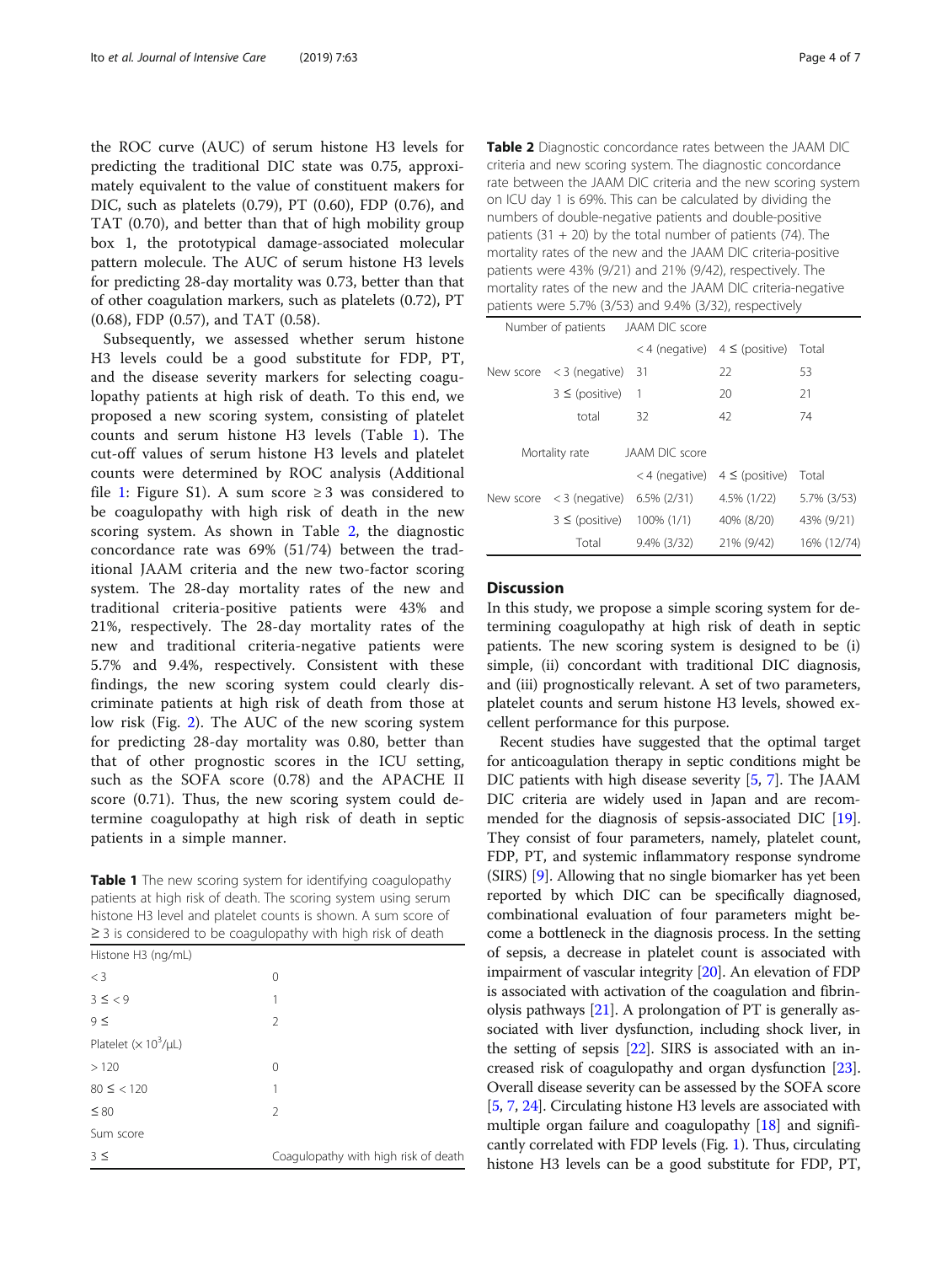SIRS, and the disease severity marker. Indeed, when combining circulating histone H3 levels with platelet counts, our simple two-factor scoring system could identify 70% of patients with DIC and high disease severity and 83% of those without (Additional file [1](#page-5-0): Table S1). Furthermore, with respect to the remaining 20% unmatched cohort, our two-factor scoring system showed good prognostic performance. These findings indicate that the new scoring system could identify coagulopathy patients with high disease severity in a simple manner.

The present study has several limitations. First, this is a retrospective observational study, and the cut-off values of our new scoring system were set to optimize diagnostic performance. Thus, the utility of the new scoring system could not be validated in this study and should be validated in future studies. Second, most of the JAAM DIC-positive and new scoring systemnegative patients survived 28 days, but it is not clear whether anticoagulant therapy was dispensable in these patients. Anticoagulant therapy was conducted in 52% of enrolled patients based on the JAAM DIC scores and clinical features, and might have contributed to the survival of the JAAM DIC-positive and new scoring systemnegative patients. Prospective intervention studies are needed for rigorous comparison of JAAM DIC criteria and our new scoring system. Third, DIC scores other than the JAAM DIC score, such as the ISTH DIC score, were not available in this study because of the retrospective nature. Fourth, applicability of the new scoring system to patients with hematologic disorders is not

<span id="page-4-0"></span>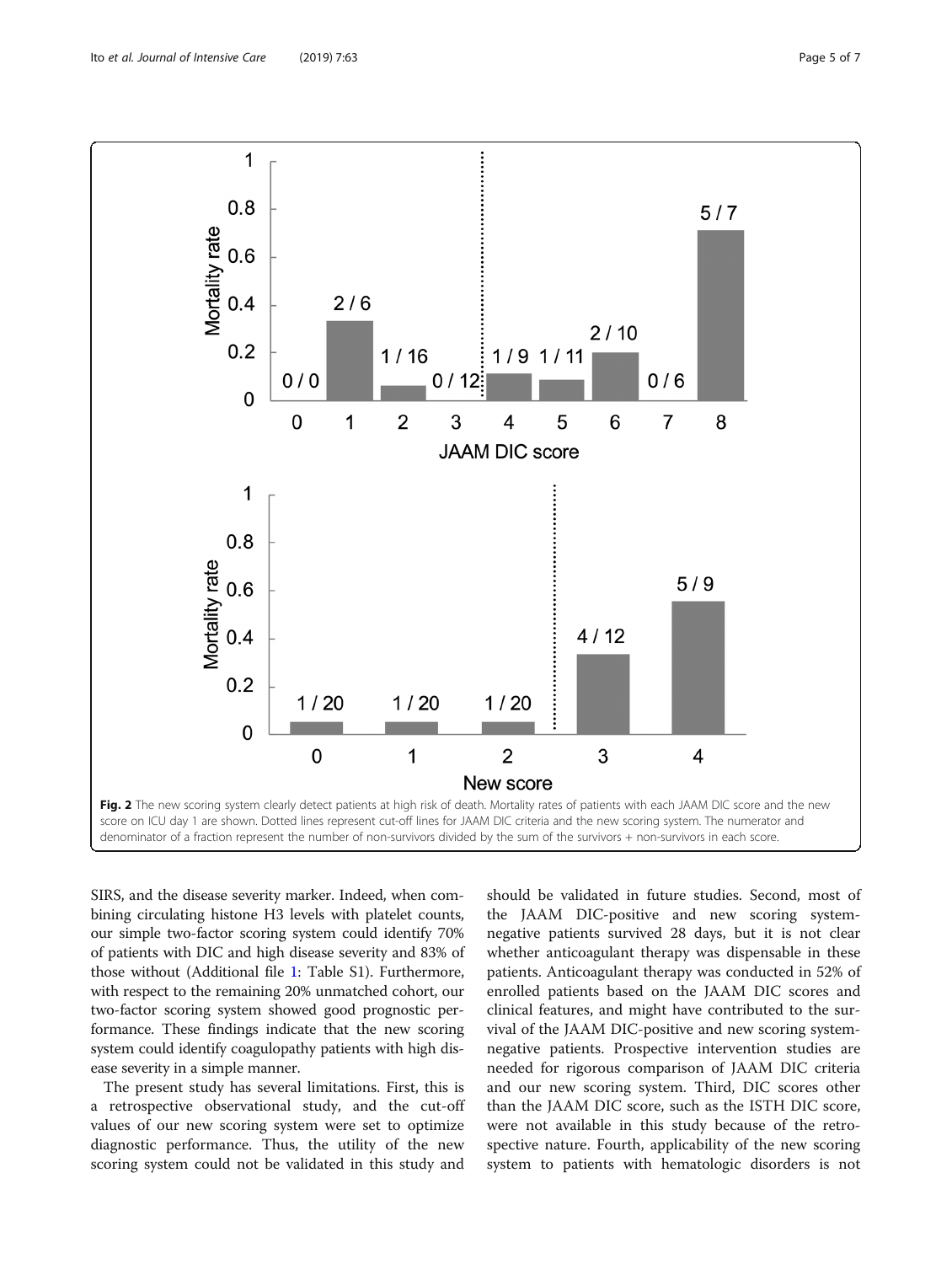<span id="page-5-0"></span>clear because thrombocytopenia can be observed in these patients independently of DIC and circulating histone H3 levels may not be elevated in leukopenic patients [\[17](#page-6-0)]. Fifth, histone H3 levels can be measured at present for research purposes only and cannot be measured in clinical settings. This is closely related to the novelty of this study, but is simultaneously related to the disadvantage. Further studies are required for the clinical application of histone H3 measurement. Finally, it is not clear in this study whether the elevation of histone H3 levels is a cause or consequence of DIC, although some studies have demonstrated that extracellular histones activate platelets and coagulation pathways [11–[13,](#page-6-0) [25](#page-6-0)]. This may be important when considering a therapeutic strategy for DIC.

## Conclusions

Serum histone H3 levels correlated with FDP and TAT levels in septic patients. When combining serum histone H3 levels with platelet counts, the new scoring system indicated coagulopathy with high risk of death in a simple manner. Further studies are needed to clarify the utility of serum histone H3 levels in the diagnosis of coagulopathy/DIC.

#### Supplementary information

Supplementary information accompanies this paper at [https://doi.org/10.](https://doi.org/10.1186/s40560-019-0420-2) [1186/s40560-019-0420-2.](https://doi.org/10.1186/s40560-019-0420-2)

Additional file 1: Figure S1. ROC analyses of platelet counts and serum histone H3 levels for predicting 28-day mortality. Table S1. The new scoring system identified coagulopathy patients with high disease severity.

#### Abbreviations

APACHE II: Acute Physiology and Chronic Health Evaluation II; AT: Antithrombin; AUC: Area under the ROC curve; DIC: Disseminated intravascular coagulation; ELISA: Enzyme-linked immunosorbent assay; FDP: Fibrin(ogen) degradation products; ICU: Intensive care unit; ISTH: International Society on Thrombosis and Haemostasis; JAAM: Japanese Association for Acute Medicine; JSTH: Japanese Society on Thrombosis and Hemostasis; PT: Prothrombin time; ROC: Receiver-operating characteristics; SIRS: Systemic inflammatory response syndrome; SOFA: Sequential Organ Failure Assessment; TAT: Thrombin-antithrombin complex

#### Acknowledgements

The authors thank Chinatsu Kamikokuryo, Miho Yamada, Ryo Sugimoto, and all members of the clinical laboratory in Kagoshima University Hospital for their excellent technical assistance. The authors also thank Libby Cone, MD, MA, from DMC Corp. ([www.dmed.co.jp](http://www.dmed.co.jp/) [<http://www.dmed.co.jp/>](http://www.dmed.co.jp/)) for editing drafts of this manuscript.

#### Authors' contributions

TI designed the experimental protocol and wrote the manuscript. TI, TT, YY, TY, and HF analyzed clinical data. SY participated in the laboratory experiments. IM and YK critically appraised the manuscript. All authors read and approved the final manuscript.

#### Funding

This work was supported by research grants from the Japan Society for the Promotion of Science.

#### Availability of data and materials

The datasets used and/or analyzed during the current study are available from the corresponding author on reasonable request.

#### Ethics approval and consent to participate

This single-center observational study was approved by the Ethics Committee of Kagoshima University.

#### Consent for publication

Not applicable.

#### Competing interests

The ELISA for histone H3 is a product in the development of Shino-Test Corporation, where SY is an employee. IM holds an endowed chair at Kagoshima University and receives research funding from Shino-Test Corporation. The funding is for academic promotion and is not directly related to the present study. The remaining authors declare that they have no competing interests.

#### Author details

<sup>1</sup>Department of Emergency and Intensive Care Medicine, Kagoshima University Graduate School of Medical and Dental Sciences, Kagoshima, Japan. <sup>2</sup> Department of Systems Biology in Thromboregulation, Kagoshima University Graduate School of Medical and Dental Sciences, Kagoshima, Japan. <sup>3</sup>R&D Center, Shino-Test Corporation, Sagamihara, Japan.

#### Received: 24 September 2019 Accepted: 10 December 2019 Published online: 26 December 2019

#### References

- 1. Singer M, Deutschman CS, Seymour CW, Shankar-Hari M, Annane D, Bauer M, et al. The Third International Consensus Definitions for Sepsis and Septic Shock (Sepsis-3). JAMA. 2016;315(8):801–10.
- 2. van der Poll T, van de Veerdonk FL, Scicluna BP, Netea MG. The immunopathology of sepsis and potential therapeutic targets. Nat Rev Immunol. 2017;17(7):407–20.
- 3. Hotchkiss RS, Moldawer LL, Opal SM, Reinhart K, Turnbull IR, Vincent JL. Sepsis and septic shock. Nat Rev Dis Primers. 2016;2:16045.
- 4. Umemura Y, Yamakawa K, Ogura H, Yuhara H, Fujimi S. Efficacy and safety of anticoagulant therapy in three specific populations with sepsis: a meta-analysis of randomized controlled trials. J Thromb Haemost. 2016;14(3):518–30.
- 5. Yamakawa K, Umemura Y, Hayakawa M, Kudo D, Sanui M, Takahashi H, et al. Japan Septic Disseminated Intravascular Coagulation study group: benefit profile of anticoagulant therapy in sepsis: a nationwide multicentre registry in Japan. Crit Care. 2016;20(1):229.
- Kienast J, Juers M, Wiedermann CJ, Hoffmann JN, Ostermann H, Strauss R, et al. Treatment effects of high-dose antithrombin without concomitant heparin in patients with severe sepsis with or without disseminated intravascular coagulation. J Thromb Haemost. 2006;4(1):90–7.
- 7. Umemura Y, Yamakawa K. Optimal patient selection for anticoagulant therapy in sepsis: an evidence-based proposal from Japan. J Thromb Haemost. 2018;16(3):462–4.
- Taylor FB Jr, Toh CH, Hoots WK, Wada H, Levi M. Scientific Subcommittee on Disseminated Intravascular Coagulation of the International Society on Thrombosis and Haemostasis (ISTH): Towards definition, clinical and laboratory criteria, and a scoring system for disseminated intravascular coagulation. Thromb Haemost. 2001;86(5):1327–30.
- 9. Gando S, Iba T, Eguchi Y, Ohtomo Y, Okamoto K, Koseki K, et al. A multicenter, prospective validation of disseminated intravascular coagulation diagnostic criteria for critically ill patients: comparing current criteria. Crit Care Med. 2006;34(3):625–31.
- 10. Wada H, Takahashi H, Uchiyama T, Eguchi Y, Okamoto K, Kawasugi K, et al. The approval of revised diagnostic criteria for DIC from the Japanese Society on Thrombosis and Hemostasis. Thromb J. 2017;15:17.
- 11. Fuchs TA, Bhandari AA, Wagner DD. Histones induce rapid and profound thrombocytopenia in mice. Blood. 2011;118(13):3708–14.
- 12. Nakahara M, Ito T, Kawahara K, Yamamoto M, Nagasato T, Shrestha B, et al. Recombinant thrombomodulin protects mice against histone-induced lethal thromboembolism. PloS One. 2013;8(9):e75961.